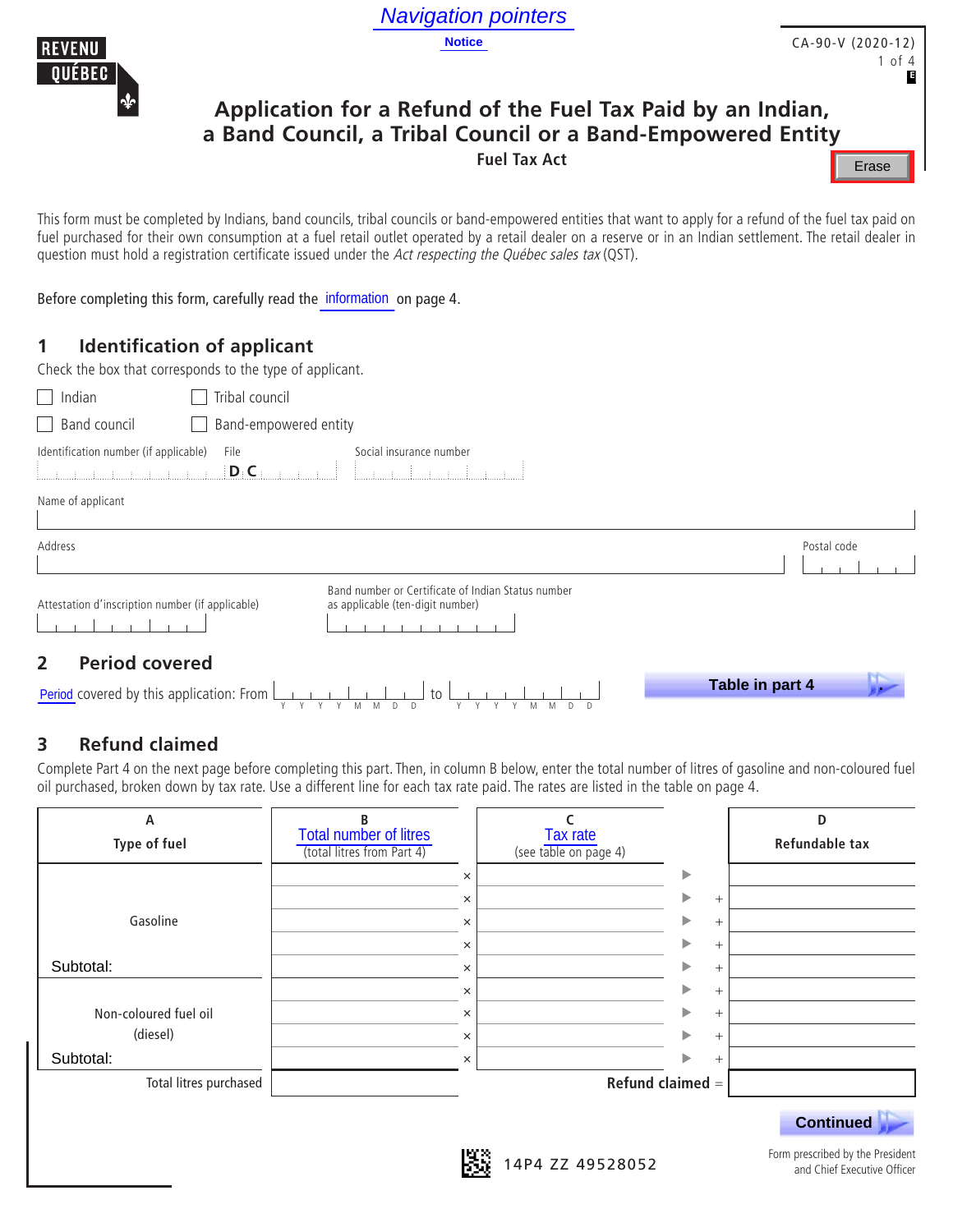CA-90-V (2020-12) 2 of 4**E**

## **4 Fuel purchases made on reserves or in Indian settlements**

**List all purchases in chronological order**. If there is not enough space below, photocopy this table, or create one containing the **same elements**  in the **same order** using a spreadsheet program, and enclose it with your application.

|                     |                          |                                   |          | Litres purchased                     |
|---------------------|--------------------------|-----------------------------------|----------|--------------------------------------|
| Date<br>of purchase | <b>Invoice</b><br>number | Name and address of retail dealer | Gasoline | Non-coloured<br>fuel oil<br>(diesel) |
|                     |                          |                                   |          |                                      |
|                     |                          |                                   |          |                                      |
|                     |                          |                                   |          |                                      |
|                     |                          |                                   |          |                                      |
|                     |                          |                                   |          |                                      |
|                     |                          |                                   |          |                                      |
|                     |                          |                                   |          |                                      |
|                     |                          |                                   |          |                                      |
|                     |                          |                                   |          |                                      |
|                     |                          |                                   |          |                                      |
|                     |                          |                                   |          |                                      |
|                     |                          |                                   |          |                                      |
|                     |                          |                                   |          |                                      |
|                     |                          |                                   |          |                                      |
|                     |                          |                                   |          |                                      |
|                     |                          |                                   |          |                                      |
|                     |                          |                                   |          |                                      |
|                     |                          |                                   |          |                                      |
|                     |                          |                                   |          |                                      |
|                     |                          |                                   |          |                                      |
|                     |                          |                                   |          |                                      |
|                     |                          |                                   |          |                                      |
|                     |                          |                                   |          |                                      |
|                     |                          |                                   |          |                                      |
|                     |                          |                                   |          |                                      |
|                     |                          |                                   |          |                                      |
|                     |                          |                                   |          |                                      |
|                     |                          |                                   |          |                                      |
|                     |                          |                                   |          |                                      |
|                     |                          |                                   |          |                                      |
|                     |                          |                                   |          |                                      |
|                     |                          |                                   |          |                                      |
|                     |                          |                                   |          |                                      |
|                     |                          |                                   |          |                                      |
|                     |                          |                                   |          |                                      |
|                     |                          |                                   |          |                                      |
|                     |                          |                                   |          |                                      |
|                     |                          | Subtotal                          |          |                                      |

**14P5 ZZ 49528053** 

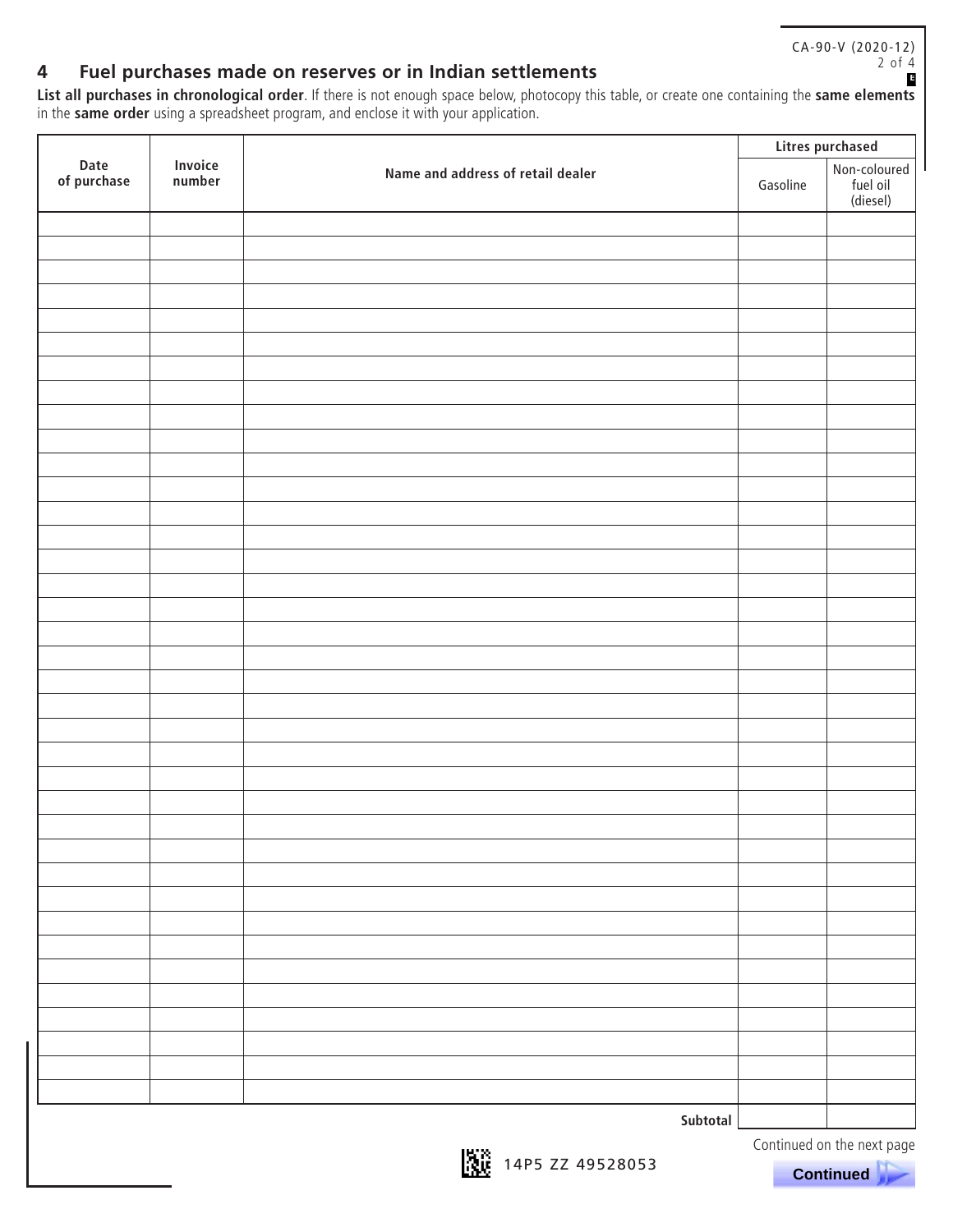CA-90-V (2020-12) 2.1

**E**

## **4 Fuel purchases made on reserves or in Indian settlements**

**List all purchases in chronological order**. If there is not enough space below, photocopy this table, or create one containing the **same elements**  in the **same order** using a spreadsheet program, and enclose it with your application.

|                     |                          |                                   |          | Litres purchased                     |
|---------------------|--------------------------|-----------------------------------|----------|--------------------------------------|
| Date<br>of purchase | <b>Invoice</b><br>number | Name and address of retail dealer | Gasoline | Non-coloured<br>fuel oil<br>(diesel) |
|                     |                          | Subtotal from previous page       |          |                                      |
|                     |                          |                                   |          |                                      |
|                     |                          |                                   |          |                                      |
|                     |                          |                                   |          |                                      |
|                     |                          |                                   |          |                                      |
|                     |                          |                                   |          |                                      |
|                     |                          |                                   |          |                                      |
|                     |                          |                                   |          |                                      |
|                     |                          |                                   |          |                                      |
|                     |                          |                                   |          |                                      |
|                     |                          |                                   |          |                                      |
|                     |                          |                                   |          |                                      |
|                     |                          |                                   |          |                                      |
|                     |                          |                                   |          |                                      |
|                     |                          |                                   |          |                                      |
|                     |                          |                                   |          |                                      |
|                     |                          |                                   |          |                                      |
|                     |                          |                                   |          |                                      |
|                     |                          |                                   |          |                                      |
|                     |                          |                                   |          |                                      |
|                     |                          |                                   |          |                                      |
|                     |                          |                                   |          |                                      |
|                     |                          |                                   |          |                                      |
|                     |                          |                                   |          |                                      |
|                     |                          |                                   |          |                                      |
|                     |                          |                                   |          |                                      |
|                     |                          |                                   |          |                                      |
|                     |                          |                                   |          |                                      |
|                     |                          |                                   |          |                                      |
|                     |                          |                                   |          |                                      |
|                     |                          |                                   |          |                                      |
|                     |                          |                                   |          |                                      |
|                     |                          |                                   |          |                                      |
|                     |                          |                                   |          |                                      |
|                     |                          |                                   |          |                                      |
|                     |                          |                                   |          |                                      |
|                     |                          |                                   |          |                                      |
|                     |                          | Subtotal                          |          |                                      |

Continued on the next page

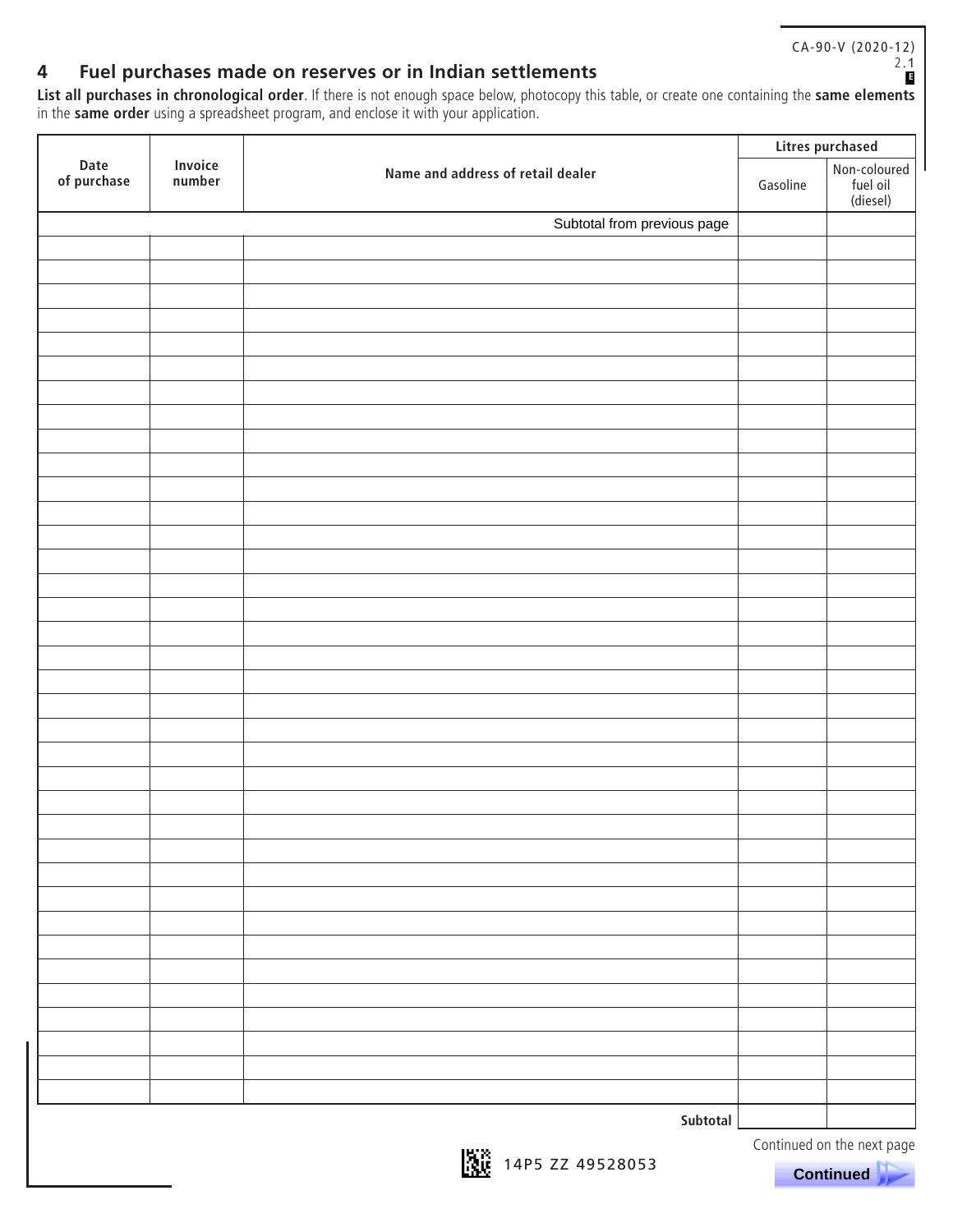CA-90-V (2020-12) 2.2

**E**

## **4 Fuel purchases made on reserves or in Indian settlements**

**List all purchases in chronological order**. If there is not enough space below, photocopy this table, or create one containing the **same elements**  in the **same order** using a spreadsheet program, and enclose it with your application.

|                     |                          |                                   |          | Litres purchased                     |
|---------------------|--------------------------|-----------------------------------|----------|--------------------------------------|
| Date<br>of purchase | <b>Invoice</b><br>number | Name and address of retail dealer | Gasoline | Non-coloured<br>fuel oil<br>(diesel) |
|                     |                          | Subtotal from previous page       |          |                                      |
|                     |                          |                                   |          |                                      |
|                     |                          |                                   |          |                                      |
|                     |                          |                                   |          |                                      |
|                     |                          |                                   |          |                                      |
|                     |                          |                                   |          |                                      |
|                     |                          |                                   |          |                                      |
|                     |                          |                                   |          |                                      |
|                     |                          |                                   |          |                                      |
|                     |                          |                                   |          |                                      |
|                     |                          |                                   |          |                                      |
|                     |                          |                                   |          |                                      |
|                     |                          |                                   |          |                                      |
|                     |                          |                                   |          |                                      |
|                     |                          |                                   |          |                                      |
|                     |                          |                                   |          |                                      |
|                     |                          |                                   |          |                                      |
|                     |                          |                                   |          |                                      |
|                     |                          |                                   |          |                                      |
|                     |                          |                                   |          |                                      |
|                     |                          |                                   |          |                                      |
|                     |                          |                                   |          |                                      |
|                     |                          |                                   |          |                                      |
|                     |                          |                                   |          |                                      |
|                     |                          |                                   |          |                                      |
|                     |                          |                                   |          |                                      |
|                     |                          |                                   |          |                                      |
|                     |                          |                                   |          |                                      |
|                     |                          |                                   |          |                                      |
|                     |                          |                                   |          |                                      |
|                     |                          |                                   |          |                                      |
|                     |                          |                                   |          |                                      |
|                     |                          |                                   |          |                                      |
|                     |                          |                                   |          |                                      |
|                     |                          |                                   |          |                                      |
|                     |                          |                                   |          |                                      |
|                     |                          |                                   |          |                                      |
|                     |                          |                                   |          |                                      |
|                     |                          | Subtotal                          |          |                                      |
|                     |                          | 101256                            |          | Continued on the next page           |

 **Continued .**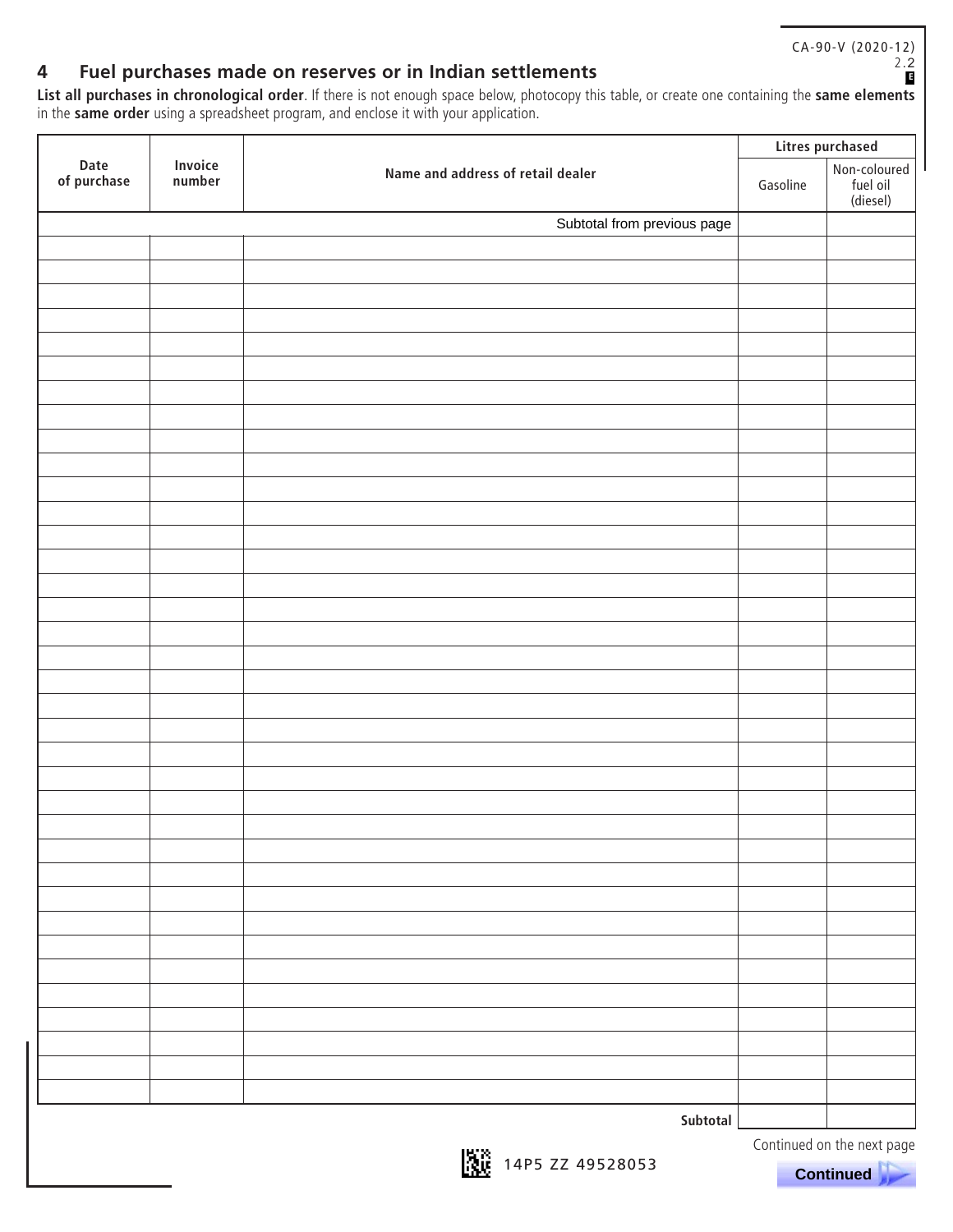|                                  |                                     |                                                                                                                                                                                                             | <b>Litres purchased</b> |                                      |  |  |
|----------------------------------|-------------------------------------|-------------------------------------------------------------------------------------------------------------------------------------------------------------------------------------------------------------|-------------------------|--------------------------------------|--|--|
| Date<br>of purchase              | Invoice<br>number                   | Name and address of retail dealer                                                                                                                                                                           | Gasoline                | Non-coloured<br>fuel oil<br>(diesel) |  |  |
|                                  |                                     | Subtotal from previous page                                                                                                                                                                                 |                         |                                      |  |  |
|                                  |                                     |                                                                                                                                                                                                             |                         |                                      |  |  |
|                                  |                                     |                                                                                                                                                                                                             |                         |                                      |  |  |
|                                  |                                     |                                                                                                                                                                                                             |                         |                                      |  |  |
|                                  |                                     |                                                                                                                                                                                                             |                         |                                      |  |  |
|                                  |                                     |                                                                                                                                                                                                             |                         |                                      |  |  |
|                                  |                                     |                                                                                                                                                                                                             |                         |                                      |  |  |
|                                  |                                     |                                                                                                                                                                                                             |                         |                                      |  |  |
|                                  |                                     |                                                                                                                                                                                                             |                         |                                      |  |  |
|                                  |                                     |                                                                                                                                                                                                             |                         |                                      |  |  |
|                                  |                                     |                                                                                                                                                                                                             |                         |                                      |  |  |
|                                  |                                     |                                                                                                                                                                                                             |                         |                                      |  |  |
|                                  |                                     |                                                                                                                                                                                                             |                         |                                      |  |  |
|                                  |                                     |                                                                                                                                                                                                             |                         |                                      |  |  |
|                                  |                                     |                                                                                                                                                                                                             |                         |                                      |  |  |
|                                  |                                     |                                                                                                                                                                                                             |                         |                                      |  |  |
|                                  |                                     |                                                                                                                                                                                                             |                         |                                      |  |  |
|                                  |                                     | Total litres purchased per fuel type                                                                                                                                                                        |                         |                                      |  |  |
|                                  |                                     | <b>Certification</b> (complete section 5.1 or 5.2, as applicable)                                                                                                                                           |                         |                                      |  |  |
| Indian<br>5.1                    |                                     |                                                                                                                                                                                                             |                         |                                      |  |  |
|                                  |                                     |                                                                                                                                                                                                             |                         |                                      |  |  |
|                                  | Name of applicant                   | _ , certify that I am an Indian, and that the fuel referred to on the enclosed invoices was                                                                                                                 |                         |                                      |  |  |
| acquired for my own use.         |                                     |                                                                                                                                                                                                             |                         |                                      |  |  |
|                                  |                                     | I already provided a copy of my Certificate of Indian                                                                                                                                                       |                         |                                      |  |  |
| Attached is a copy of both sides |                                     |                                                                                                                                                                                                             |                         |                                      |  |  |
|                                  | of my Certificate of Indian Status. | Status with a previous application.                                                                                                                                                                         |                         |                                      |  |  |
|                                  |                                     |                                                                                                                                                                                                             |                         |                                      |  |  |
|                                  | Signature                           | Telephone<br>Date<br>Area code                                                                                                                                                                              |                         |                                      |  |  |
|                                  |                                     | Band council, tribal council or band-empowered entity                                                                                                                                                       |                         |                                      |  |  |
|                                  |                                     |                                                                                                                                                                                                             |                         |                                      |  |  |
|                                  |                                     | Name of applicant's representative and a set of contract and contract of a set of applicant's representative                                                                                                |                         |                                      |  |  |
|                                  |                                     | and acting on behalf of the band council, tribal council or band-empowered entity identified<br>in Part 1, certify that the fuel referred to on the enclosed invoices was acquired for the applicant's use. |                         |                                      |  |  |
| 5.2                              | Signature                           | Area code<br>Telephone<br>Date                                                                                                                                                                              |                         |                                      |  |  |
|                                  |                                     |                                                                                                                                                                                                             |                         | Print the form                       |  |  |

14P6 ZZ 49528054

CA-90-V (2020-12)